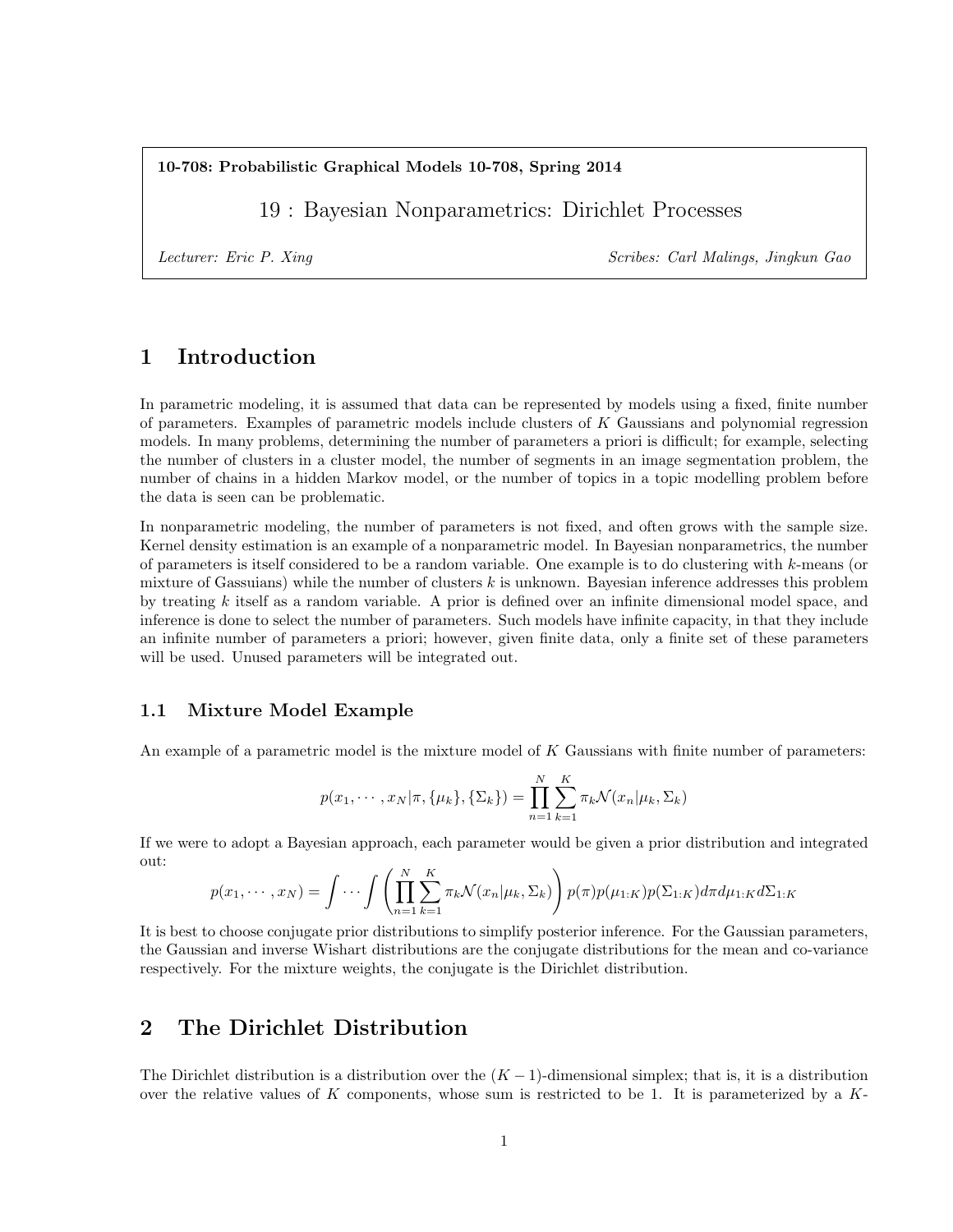

Figure 1: Density of the 3-component Dirichlet distribution for different parameter settings. Red indicates higher density.

dimensional vector  $(\alpha_1, \dots, \alpha_K)$ , where  $\alpha_k \geq 0 \forall k$  and  $\sum_k \alpha_k > 0$ . Its distribution is given by:

$$
\pi = (\pi_1, \cdots, \pi_K) \sim \text{Dirichlet}(\alpha_1, \cdots, \alpha_K) = \frac{\prod_{k=1}^K \Gamma(\alpha_k)}{\Gamma\left(\sum_{k=1}^K \alpha_k\right)} \prod_{k=1}^K \pi_k^{\alpha_k - 1}
$$

If  $\pi \sim \text{Dirichlet}(\alpha_1, \dots, \alpha_K)$  then  $\pi_k \geq 0 \forall k$  and  $\sum_{k=1}^K \pi_k = 1$ . The expectation of the distribution is:

$$
\mathbb{E}[(\pi_1, \cdots, \pi_K)] = \frac{(\alpha_1, \cdots, \alpha_k)}{\sum_k \alpha_k}
$$

Figure 1 shows how the density of a Dirichlet distribution over 3 components varies for different settings of its scaling parameters  $\alpha$ . Note that as the parameter values become larger, the distribution becomes more concentrated at the extremes (i.e. it is more likely that one component take on value 1 and the rest value 0). Furthermore, different values for the parameters can skew the distribution.

### 2.1 Conjugacy with the Multinomial Distribution

It can be shown that the Dirichlet distribution is the conjugate of the Multinomial distribution. If  $\pi \sim$ Dirichlet( $\alpha_1, \dots, \alpha_K$ ) and  $x_n \sim$  Multinomial( $\pi$ ) are *iid* samples, then:

$$
p(\pi|x_1, \dots, x_n) \propto p(x_1, \dots, x_n | \pi) p(\pi)
$$
  
= 
$$
\left(\frac{\prod_{k=1}^K \Gamma(\alpha_k)}{\Gamma\left(\sum_{k=1}^K \alpha_k\right)} \prod_{k=1}^K \pi_k^{\alpha_k - 1}\right) \left(\frac{n!}{m_1! \cdots m_K!} \pi_1^{m_1} \cdots \pi_K^{m_K}\right)
$$
  

$$
\propto \frac{\prod_{k=1}^K \Gamma(\alpha_k + m_k)}{\Gamma\left(\sum_{k=1}^K \alpha_k + m_k\right)} \prod_{k=1}^K \pi_k^{\alpha_k + m_k - 1}
$$
  
= Dirichlet( $\alpha_1 + m_1, \dots, \alpha_K + m_K$ )

Where  $m_k$  represent the counts of instances of  $x_n = k$  in the data set.

The Dirichlet distribution can be viewed as a distribution over finite-dimensional distributions; that is, it is a distribution over parameters for the Multinomial distribution, where each sample from the Dirichlet distribution can be regarded as a Multinomial distribution. Furthermore, we can associate each component with a set of parameters. In the case of a Gaussian mixture model, these parameters would be the mean and covariance of each cluster. We would therefore define a prior distribution over Gaussians. In the Bayesian setting, these parameters are themselves random variables. In a Bayesian finite mixture model, we combine a Gaussian prior over the centroid locations of clusters with a Dirichlet prior over the cluster weights.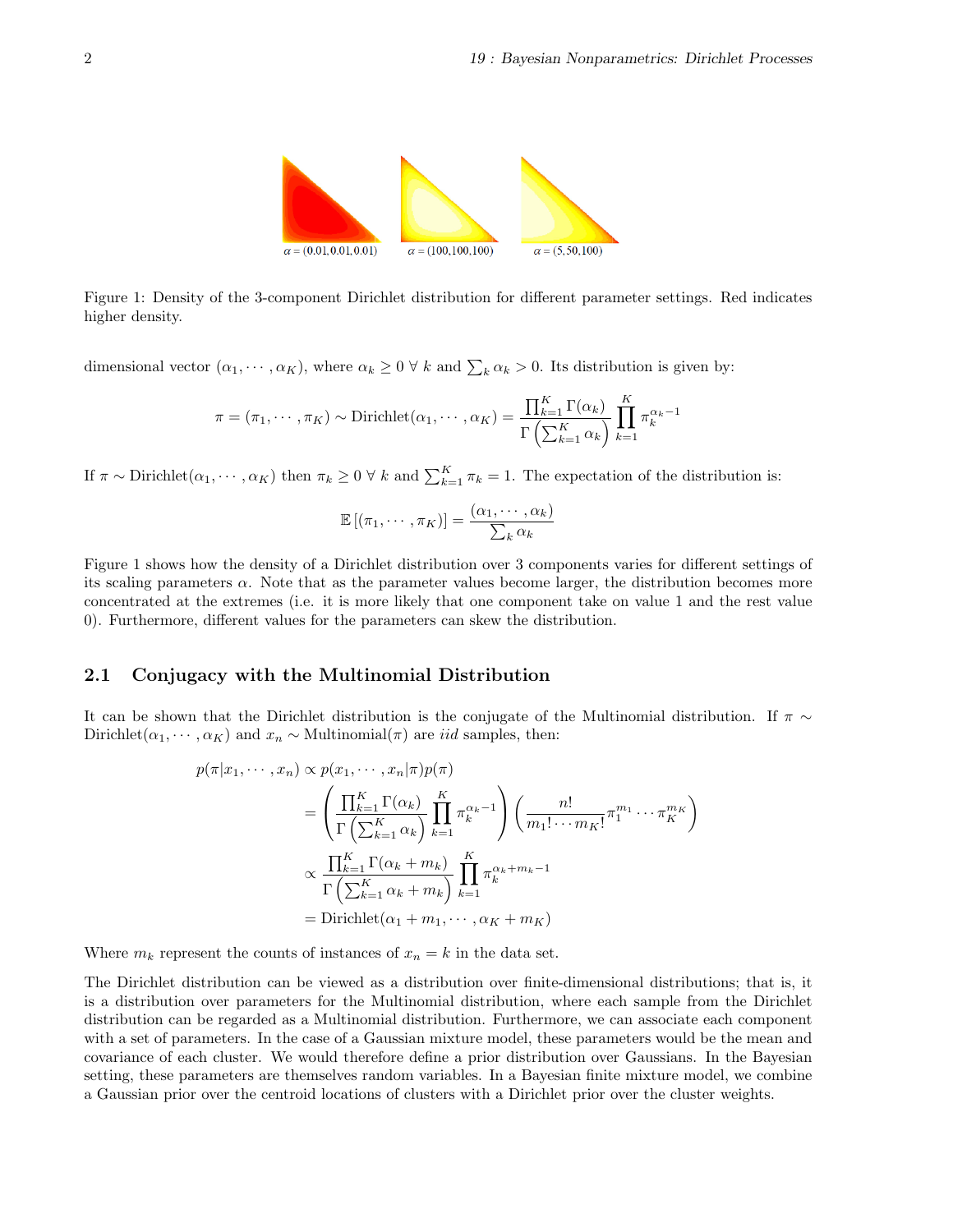#### 2.2 Other Properties of the Dirichlet Distribution

The Dirichlet distribution satisfies the coalesce rule:

$$
(\pi_1 + \pi_2, \pi_3, \cdots, \pi_K) \sim \text{Dirichlet}(\alpha_1 + \alpha_2, \alpha_3, \cdots, \alpha_K)
$$

This property can be proved by examining the relationship between the Gamma and Dirichlet distributions. If  $\eta_k \sim \text{Gamma}(\alpha_k, 1)$  represent K independent Gamma-distributed variables, then their normalized sum follows a Dirichlet distribution:

$$
\frac{(\eta_1, \cdots, \eta_K)}{\sum_k \eta_k} \sim \text{Dirichlet}(\alpha_1, \cdots, \alpha_K)
$$

Furthermore, if  $\eta_1 \sim \text{Gamma}(\alpha_1, 1)$  and  $\eta_2 \sim \text{Gamma}(\alpha_2, 1)$ , then by the properties of the Gamma distribution:

$$
\eta_1 + \eta_2 \sim \text{Gamma}(\alpha_1 + \alpha_2, 1)
$$

Therefore, if  $(\pi_1, \cdots, \pi_K) \sim \text{Dirichlet}(\alpha_1, \cdots, \alpha_K)$ , then:

$$
(\pi_1 + \pi_2, \pi_3, \cdots, \pi_K) \sim \text{Dirichlet}(\alpha_1 + \alpha_2, \alpha_3, \cdots, \alpha_K)
$$

proving the coalesce rule, which allows us to reduce the dimensionality of the Dirichlet distribution.

The Dirichlet distribution also satisfies the expansion or combination rule, which allows us to increase the dimensionality of a Dirichlet distribution. Note that the Dirichlet distribution over the 1-dimensional simplex is simply the Beta distribution. Let  $(\pi_1, \dots, \pi_K) \sim \text{Dirichlet}(\alpha_1, \dots, \alpha_K)$  and  $\theta \sim \text{Beta}(\alpha_1 b, \alpha_1 (1 - b))$  for  $0 < b < 1$ . Then one dimension of the Dirichlet distribution can be split into two dimensions as follows:

$$
(\pi_1 \theta, \pi_1(1-\theta), \pi_2, \cdots, \pi_K) \sim \text{Dirichlet}(\alpha_1 b, \alpha_1(1-b), \alpha_2, \cdots, \alpha_K)
$$

More generally, if  $\theta \sim \text{Dirichlet}(\alpha_1 b_1, \alpha_1 b_2, \cdots, \alpha_1 b_N)$  and  $\sum_i b_i = 1$ , then:

$$
(\pi_1 \theta_1, \cdots, \pi_1 \theta_N, \pi_2, \cdots, \pi_K) \sim \text{Dirichlet}(\alpha_1 \theta_1, \cdots, \alpha_1 \theta_N, \alpha_2, \cdots, \alpha_K)
$$

Finally, the Dirichlet distribution also satisfies the renormalization rule. If  $(\pi_1, \cdots, \pi_K) \sim$  Dirichlet $(\alpha_1, \cdots, \alpha_K)$ then:

$$
\frac{(\pi_2, \cdots, \pi_K)}{\sum_{k=1}^K \pi_k} \sim \text{Dirichlet}(\alpha_2, \cdots, \alpha_K)
$$

#### 2.3 Constructing an Infinite-Dimensional Prior

In problems such as clustering, the number of clusters is not known a priori. When defining a prior for the mixture weights, we need a distribution that allows an infinite number of clusters, so that we will always have more clusters than we will need in any given problem. An infinite mixture model has the form:

$$
p(x_n|\pi, \{\mu_k\}, \{\Sigma_k\}) = \sum_{k=1}^{\infty} \pi_k \mathcal{N}(x_n|\mu_k, \Sigma_k)
$$

We would therefore like to use a prior that has properties like that of the Dirichlet distribution (such as conjugacy with the Multinomial), but is infinite-dimensional.

To define such a distribution, we consider the following scheme. Begin with a two-component Dirichlet distribution, with scaling parameter  $\alpha$  divided equally between both components, for the sake of symmetry:

$$
\pi^{(2)}=(\pi^{(2)}_1,\pi^{(2)}_2)\sim\text{Dirichlet}\left(\frac{\alpha}{2},\frac{\alpha}{2}\right)
$$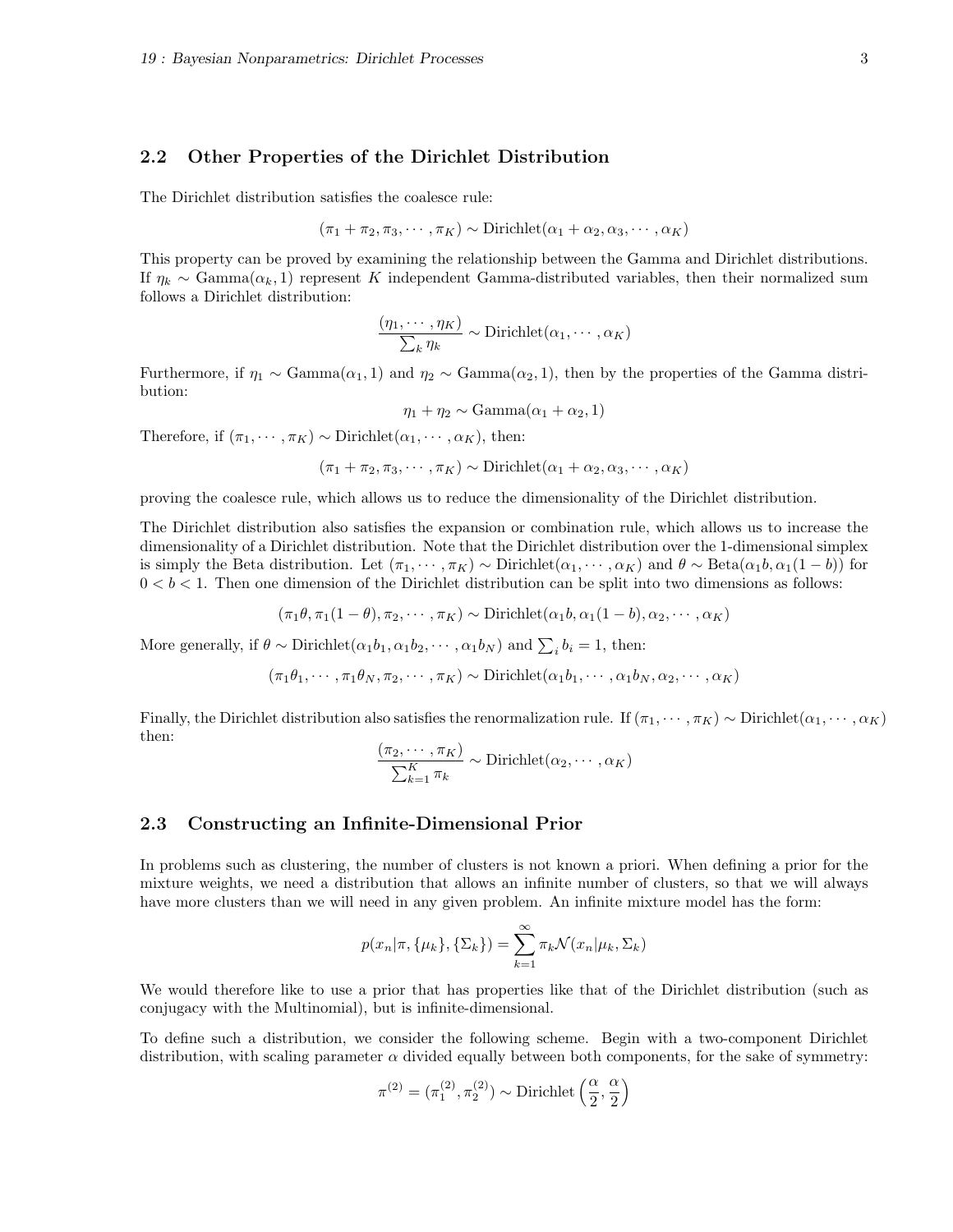Then, split off components according to the expansion rule:

$$
\theta_1^{(2)}, \theta_2^{(2)} \sim \text{Beta}\big(\frac{\alpha}{2} \times \frac{1}{2}, \frac{\alpha}{2} \times \frac{1}{2}\big)
$$
  

$$
\pi^{(4)} = (\theta_1^{(2)} \pi_1^{(2)}, (1 - \theta_1^{(2)}) \pi_1^{(2)}, \theta_2^{(2)} \pi_2^{(2)}, (1 - \theta_2^{(2)}) \pi_2^{(2)}) \sim \text{Dirichlet}\left(\frac{\alpha}{4}, \frac{\alpha}{4}, \frac{\alpha}{4}, \frac{\alpha}{4}\right)
$$

We repeat this process, such that:

$$
\pi^{(K)} \sim \text{Dirichlet}(\frac{\alpha}{K}, \cdots, \frac{\alpha}{K})
$$

In the limit as  $K$  goes to infinity, we will get a prior over an infinite-dimensional space. In practice, we will never need to use all of these components, only the finitely many components which are reflected in the data.

## 3 Dirichlet Process

The previous arguments motivate us to define the Dirichlet Process. Let the base measure H be a distribution over some space  $\Omega$  (for example, a Gaussian distribution over the real line). Let:

$$
\pi \sim \lim_{K \to \infty} \text{Dirichlet}\left(\frac{\alpha}{K}, \cdots, \frac{\alpha}{K}\right)
$$

For each point in this Dirichlet distribution, we associate a a draw from the base measure:

$$
\theta_k \sim H
$$
 for  $k = 1, ..., \infty$ 

Then:

$$
G:=\sum_{k=1}^\infty \pi_k \delta_{\theta_k}
$$

is an infinite discrete distribution over the continuous space  $\Omega$ . We write this as a Dirichlet Process:

$$
G \sim \text{DP}(\alpha, H)
$$

Samples from the Dirichlet Process are discrete. The point masses in the resulting distribution are called atoms; their positions in  $\Omega$  are drawn from the base measure H, while their weights are drawn from an infinite-dimensional Dirichlet distribution. The concentration parameter  $\alpha$  determines the distribution over atom weights; smaller values lead to sparser distributions, with larger weights on each atom.

A Dirichlet Process is a unique distribution over probability distributions on some space  $\Omega$  such that for any finite partition  $A_1, \dots, A_K$  of  $\Omega$ , the total mass assigned to each partition is distributed according to:

$$
(P(A_1), \cdots, P(A_K)) \sim \text{Dirichlet}(\alpha H(A_1), \cdots, \alpha H(A_K))
$$

Note that  $H$  may be un-normalized. Furthermore, a CDF,  $G$ , on possible worlds of random partitions follows a Dirichlet Process if for any measurable finite partition  $(\phi_1, \phi_2, \cdots, \phi_m)$ :

$$
(G(\phi_1), \cdots, G(\phi_m)) \sim \text{Dirichlet}(\alpha G_0(\phi_1), \cdots, \alpha G_0(\phi_m))
$$

where  $G_0$  is the base measure and  $\alpha$  is the scale parameter.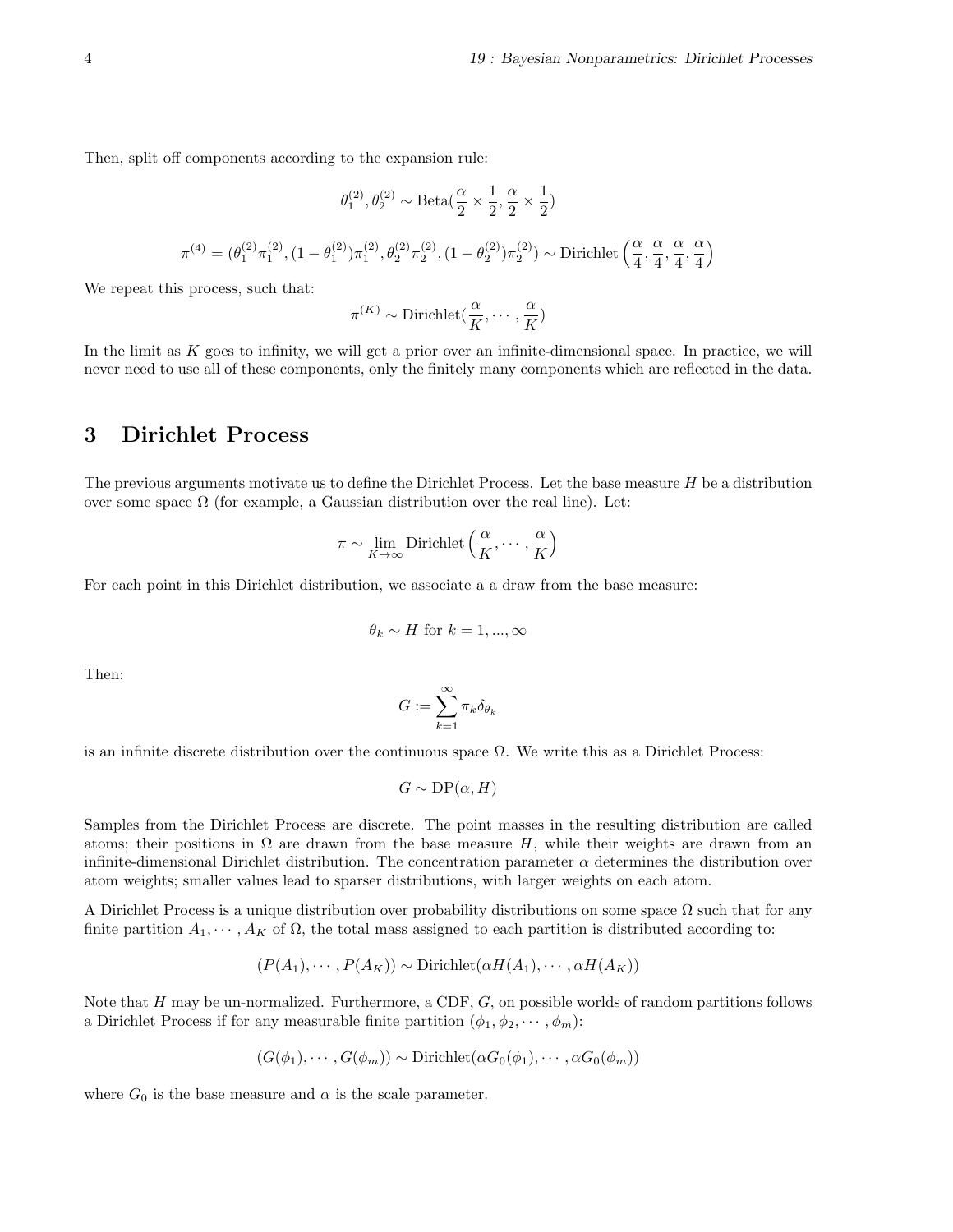#### 3.1 Conjugacy

Let  $A_1, \dots, A_k$  be a partition of  $\Omega$ , and let H be a measure on  $\Omega$ . Let  $P(A_k)$  be the mass assigned by  $G \sim DP(\alpha, H)$  to partition  $A_k$ . Then:

$$
(P(A_1), \cdots, P(A_K)) \sim \text{Dirichlet}(\alpha H(A_1), \cdots, \alpha H(A_K))
$$

If we see an observation in the  $J<sup>th</sup>$  segment (or fraction), then:

$$
(P(A_1),\cdots,P(A_j),\cdots,P(A_K)|X_1\in A_j) \sim \text{Dirichlet}(\alpha H(A_1),\cdots,\alpha H(A_j)+1,\cdots,\alpha H(A_K))
$$

Since this must be true for all possible partitions of  $\Omega$ , this is only possible if the posterior for G is given by:

$$
G|X_1 = x \sim \text{DP}(\alpha + 1, \frac{\alpha H + \delta_x}{\alpha + 1})
$$

### 3.2 Predictive Distribution

The Dirichlet distribution can be a prior for mixture models, thus the Dirichlet Process could be further used to cluster observations. A new data point can either join an existing cluster or start a new cluster. Assume H is a continuous distribution on  $\Omega$  and we have  $\theta$  in  $\Omega$  being parameters for modeling the observed data points. Once we have a first data point, we start a new cluster with a sampled parameter  $\theta_1$ . Now, we can split our parameter space in two: the singleton  $\theta_1$ , and everything else. Let  $\pi_1$  be the atom at  $\theta_1$ . The combined mass of all the other atoms is  $\pi_* = 1 - \pi_1$ , and we have:

$$
\text{prior}: (\pi_1, \pi_*) \sim \text{Dirichlet}(0, \alpha)
$$

posterior: 
$$
(\pi_1, \pi_*)|X_1 = \theta_1 \sim \text{Dirichlet}(1, \alpha)
$$

If we integrate out  $\pi_1$ , we get:

$$
P(X_2 = \theta_k | X_1 = \theta_1) = \int P(X_2 = \theta_k | (\pi_1, \pi_*)) P((\pi_1, \pi_*) | X_1 = \theta_1) d\pi_1
$$
  
= 
$$
\int \pi_k \text{Dirichlet}(1, \alpha) d\pi_1
$$
  
= 
$$
\mathbb{E}_{\text{Dirichlet}(1-\alpha)}[\pi_k]
$$
  
= 
$$
\begin{cases} \frac{1}{1+\alpha} & \text{if } k = 1 \\ \frac{\alpha}{1+\alpha} & \text{for new } k. \end{cases}
$$

This basically tells that with probability  $\frac{1}{1+\alpha}$ , the parameter  $\theta$  stays in the old cluster and with probability  $\frac{\alpha}{1+\alpha}$  it starts a new cluster. Let's say we choose to start a new cluster and sample a new parameter  $\theta_2 \sim H$ . Let  $\pi_2$  be the size of the atom at  $\theta_2$ , and we have:

posterior: 
$$
(\pi_1, \pi_2, \pi_*)|X_1 = \theta_1, X_2 = \theta_2 \sim \text{Dirichlet}(1, 1, \alpha).
$$

If we integrate out  $\pi = (\pi_1, \pi_2, \pi_*)$ , we get:

$$
P(X_3 = \theta_k | X_1 = \theta_1, X_2 = \theta_2) = \int P(X_3 = \theta_k | \pi) P(\pi | X_1 = \theta_1, X_2 = \theta_2) d\pi
$$
  
= 
$$
\mathbb{E}_{\text{Dirichlet}(1,1,\alpha)}[\pi_k]
$$
  
= 
$$
\begin{cases} \frac{1}{2+\alpha} & \text{if } k = 1\\ \frac{1}{2+\alpha} & \text{if } k = 2\\ \frac{\alpha}{2+\alpha} & \text{for new } k. \end{cases}
$$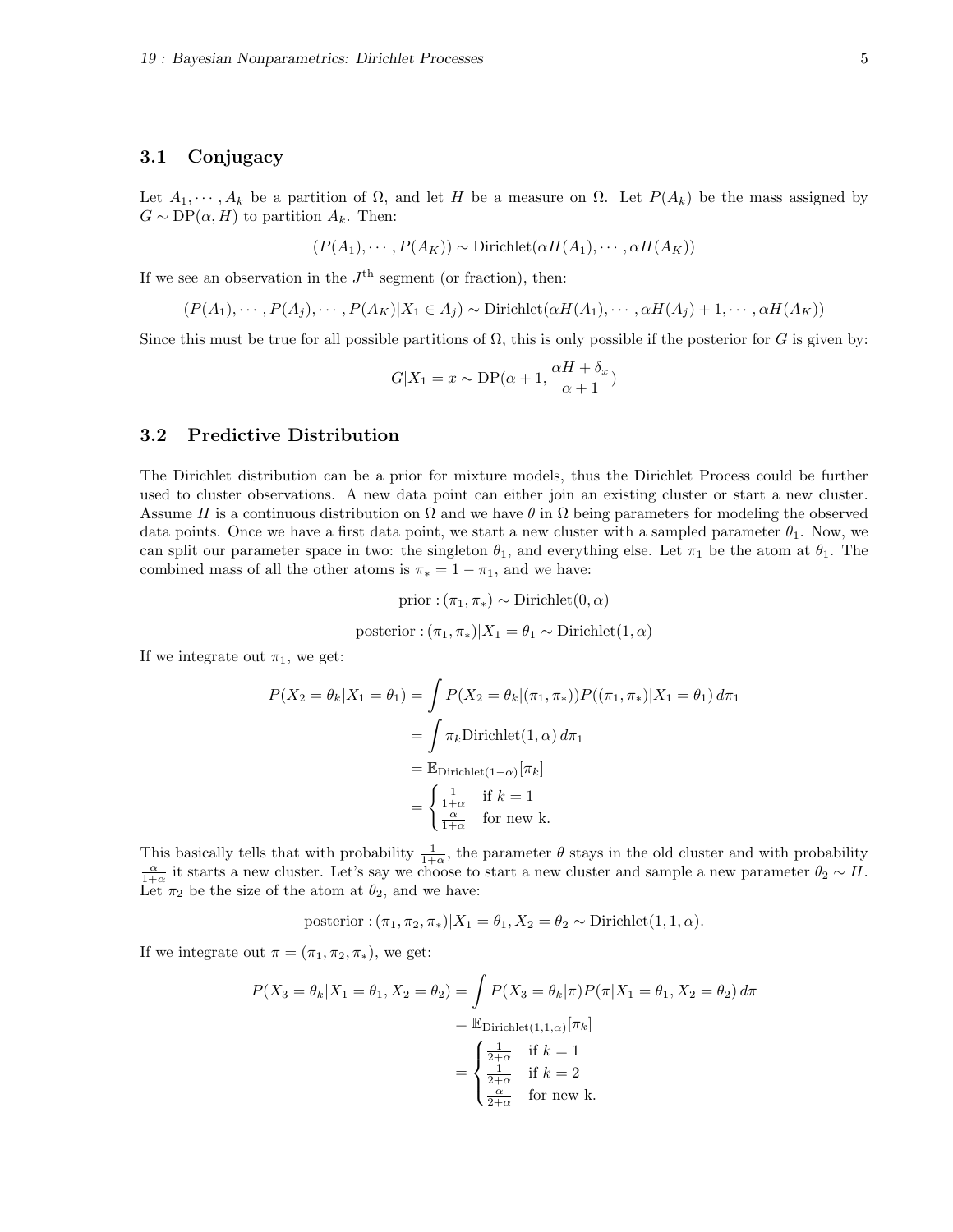In general, if  $m_k$  is the number of times we have seen  $X_i = k$ , and K is the total number of observed values:

$$
P(X_{n+1} = \theta_k | X_1, \cdots, X_n) = \int P(X_{n+1} = \theta_k | \pi) P(\pi | X_1, \cdots, X_n) d\pi
$$
  
= 
$$
\mathbb{E}_{\text{Dirichlet}(m_1, \cdots, m_K, \alpha)}[\pi_k]
$$
  
= 
$$
\begin{cases} \frac{m_k}{n+\alpha} & \text{if } k \leq K \\ \frac{\alpha}{n+\alpha} & \text{for new cluster.} \end{cases}
$$

which gives a simple closed-form predictive distribution for the next observation. Such a predictive distribution is especially useful for sampling and inference in Dirichlet Processes. Note that this distribution has a "rich-get-richer" property; clusters with more observations are more likely to have new observations. However, there is always the possibility of seeing a novel observation, with  $\alpha$  controlling the tendency to initiate a new cluster.

### 3.3 Useful Metaphors

Several useful metaphors exist for helping to understand the Dirichlet Process.

**P**ólya Urn Process: Consider an urn with a black ball of mass  $\alpha$ . Iteratively sample balls from the urn with probability proportional to their mass. If the ball is black, return it to the urn, choose a previously unseen color, and add a unit mass ball of that color to the urn. If the ball is colored, return it an another unit mass ball of the same color to the urn.

Chinese Restaurant Process: Consider a Chinese restaurant with infinitely many tables. As customers enter, they may sit at an occupied table with probability proportionate to how many customers are already seated there, or they may sit at an unoccupied table with probability proportionate to  $\alpha$ . Also, at each table, a dish is selected and shared by the customers seated there; this is analogous to a draw  $\theta$  from the base measure H. We can also see from this example that the distribution does not depend on the ordering in which the customers arrived; this is the property of exchangeability. This way, each customer can be treated indepdendently, as if they were the last to arrive; this is a useful property for Gibbs sampling in Dirichlet Processes.

**Stick-breaking Process:** Consider a stick of unit length. Iteratively sample a random variable  $b_k$  from Beta $(1, \alpha)$  and break off a fraction of  $b_k$  of the stick. This is the weight of the  $k^{\text{th}}$  atom. Sample a location for this atom from the base measure  $H$  and repeat. This will give an infinite number of atoms, but as the process continues, the weights of the atoms will decrease to be negligible. This motivates truncation approximations, in which the full Dirichlet Process is approximated using a finite number of clusters.

## 4 Graphical Model Representation of DP

Figure 2 presents two alternative graphical models of the Dirichlet Process.

In the Pólya Urn (or Chinese restaurant) construction,  $\{x_i\}$  is the data point sampled from the centroid  $\{\theta_i\}$ , which is itself sampled from the infinite dimensional distribution which follows Dirichlet Process G. G is defined by a base measure  $G_0$  and scaling parameter  $\alpha$ .

In the stick-breaking construction, the data  $\{x_i\}$  has an indicator function of the cluster assignments  $\{y_i\}$ which follows a multinomial distribution  $\pi$  decided by a stick-breaking process. The centroid of the cluster  $\theta$  follows a base measure  $G_0$ , which could be a Gaussian.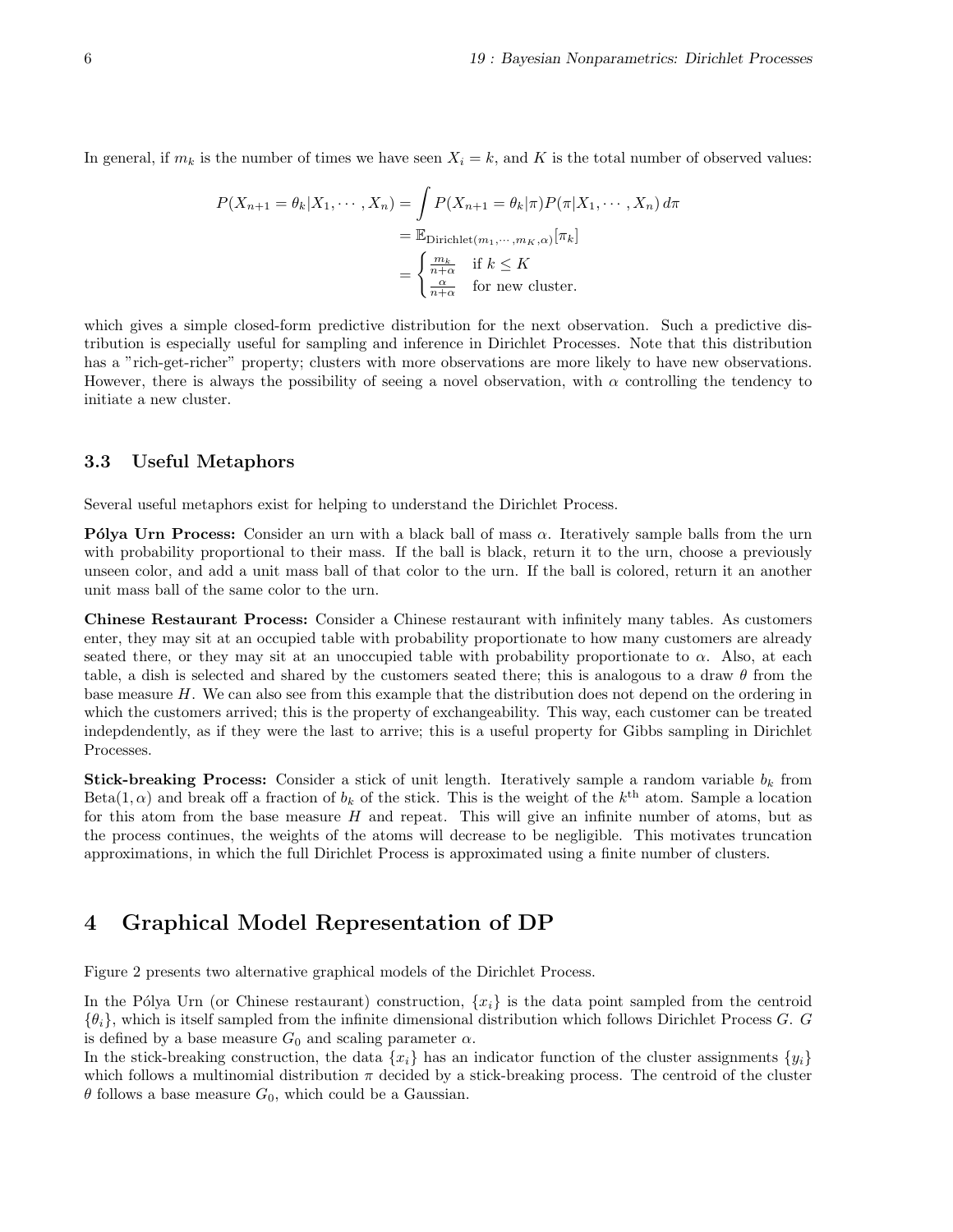

Figure 2: Two graphical models of the Dirichlet Process. The left model is derived from the Pólya Urn construction; the right model uses the stick-breaking construction.

## 5 Inference

The inference procedure tries to figure out what are the hidden associations of the points to the infinite number of parameters. We consider a Dirichlet Process mixture model, which is one step beyond the Dirichlet Process:

$$
G := \sum_{k=1}^{\infty} \pi_k \delta_{\theta_k} \sim \text{DP}(\alpha, H)
$$

$$
\phi_n \sim G
$$

$$
x_n \sim f(\phi_n)
$$

where parameters  $\phi_n$  from the Dirichlet Process distribution will be used as centroids to generate the actual samples  $x_n$  in a mixture model. For example, f could be a Gaussian centered at mean  $\phi_n$ .

#### 5.1 Collapsed Sampler

The collapsed sampler integrates out  $G$  to obtain a Chinese restaurant process. Since samples are exchangeable, we can treat any sampling point as the last point. Then:

$$
p(z_n = k | x_n, z_{-n}, \phi_{1:K}) \propto \begin{cases} \frac{m_k}{n + \alpha} f(x_n | \phi_k) & k \le K\\ \frac{\alpha}{n + \alpha} \int_{\Omega} f(x_n | \phi) H(d\phi) & k = K + 1 \end{cases}
$$

where  $z_n$  is the cluster allocation of the  $n<sup>th</sup>$  data point, and K is the total number of instantiated clusters. A potential problem with this sampling approach is that, since we are only sampling one data point at a time, mixing can be slow. Furthermore, if the likelihood is not conjugate, integrating out parameter values for new features can be difficult.